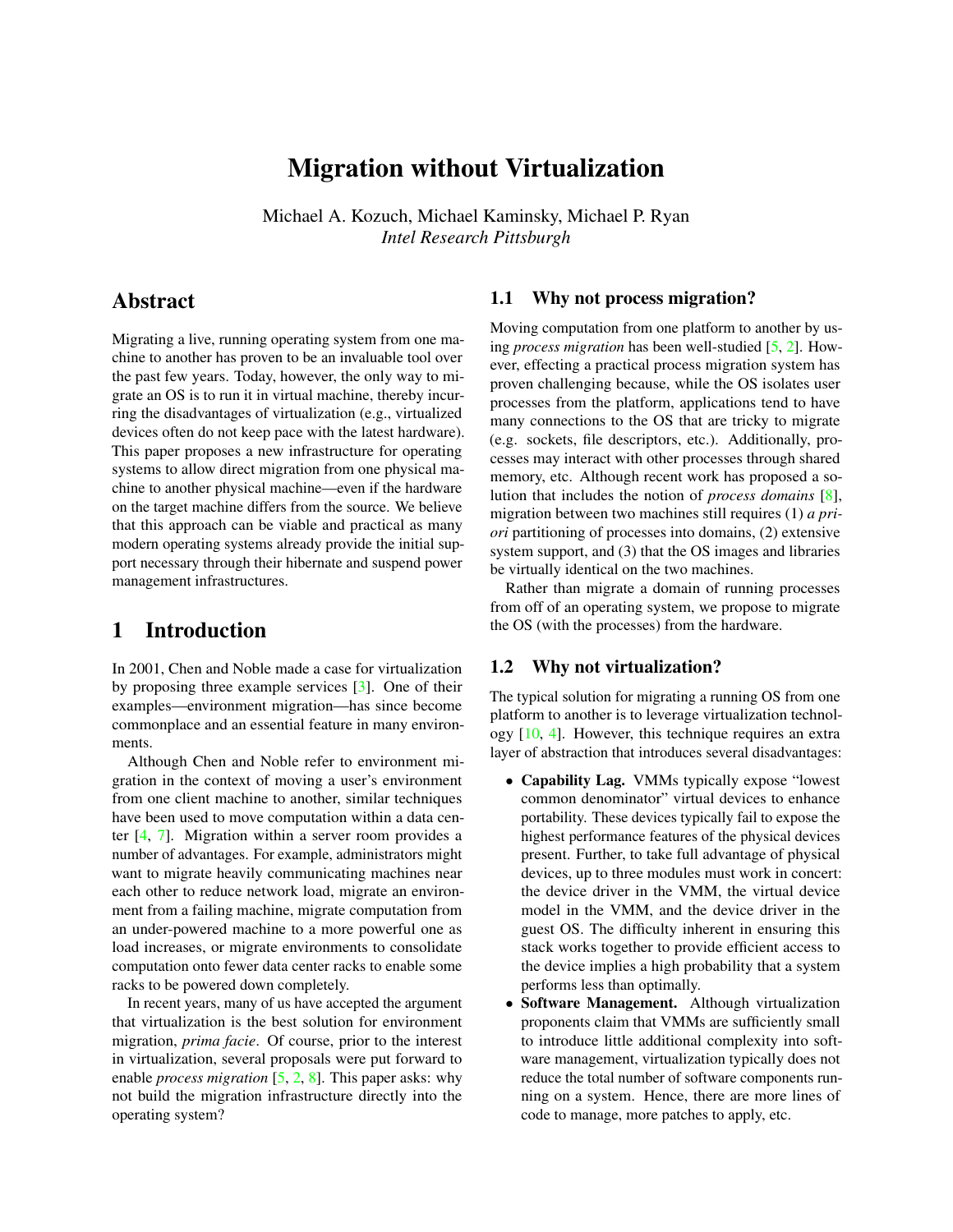

<span id="page-1-0"></span>Figure 1: Performance of DPRSim2, an MPI-based parallel application, when running (i) on physical hardware, (ii) in a virtual machine with a paravirtualized NIC, and (iii) in a virtual machine with fully virtualized NIC. The compute nodes are conventional rack-mounted, 8-core, Linux 2.6 servers with 1 Gbit/s Ethernet.

• Performance. In many applications, virtualized performance is within an acceptable margin of native performance, and therefore, the additional layers of software introduced through virtualization are tolerated, but there are also cases where it is not [\[9\]](#page-4-7). For example, Figure [1](#page-1-0) shows the performance overhead that virtualization imposes on a parallel robotics simulator [\[1\]](#page-4-8). The application is based on MPI and makes frequent calls to barrier primitives. Running in a standard VM configuration, it suffers a 40% slowdown; even with a para-virtualized NIC, the slowdown is still 25%.

#### 1.3 Our Proposal: OS Migration

This paper proposes a set of operating system modifications to allow live migration of a running OS to new hardware without virtualization. That is, our basic goal is to take an OS running on the bare hardware of one machine and move it to another physical machine. The hardware on the target machine may differ from that of the source machine; furthermore, the migration must be "live" in the sense that user-space processes running prior to migration must continue running after migration. That is, rebooting is unacceptable. However, as shown in Figure [2,](#page-1-1) the OS migration process will re-initialize the state of the devices (and other relevant parts of the OS) to handle any difference between the source and target platforms. Furthermore, many modern operating systems already provide initial support for this process through their hibernate and suspend power management infrastructures.



<span id="page-1-1"></span>Figure 2: Shading indicates what migrates in process, VM, and OS migration.

# 2 Design Space for Migration

We can divide operating system migration into three categories based on the target machine (where the OS is migrating to). Similarly, we can categorize migration based on the amount of state encapsulated and the time scale associated with migration.

Target Platform Migration involves moving the operating system from a *source* machine to a *target* machine. The greater the difference between the source and target machines' hardware platforms, the greater the complexity in moving the OS. We identify three basic scenarios:

- Same machine. One could imagine a migration where the source and target machines not only have the same hardware but are literally the same machine. This migration scenario essentially describes what happens during hibernation in today's operating systems.
- Different machine; same hardware. The next category is where the target machine is physically a different machine, but it has the same hardware as the source. Here, the complications come from nondeterministic aspects of the boot process (e.g., the BIOS and/or the OS might enumerate the devices in a different order or use different IRQs).
- Different machine; different hardware. The most complex migration, not surprisingly, is when the source and target hardware differ. Here, the migration process must somehow encapsulate the state on the source in a device-independent way, move it to the target machine, and map that state to the new set of devices (where possible). We discuss this scenario at length in Section [3.](#page-2-0)

Time scale and encapsulation A second aspect of the migration design space is the time scale over which the migration takes place and how much state (if any) it encapsulates. We identify four points in this axis of the design space: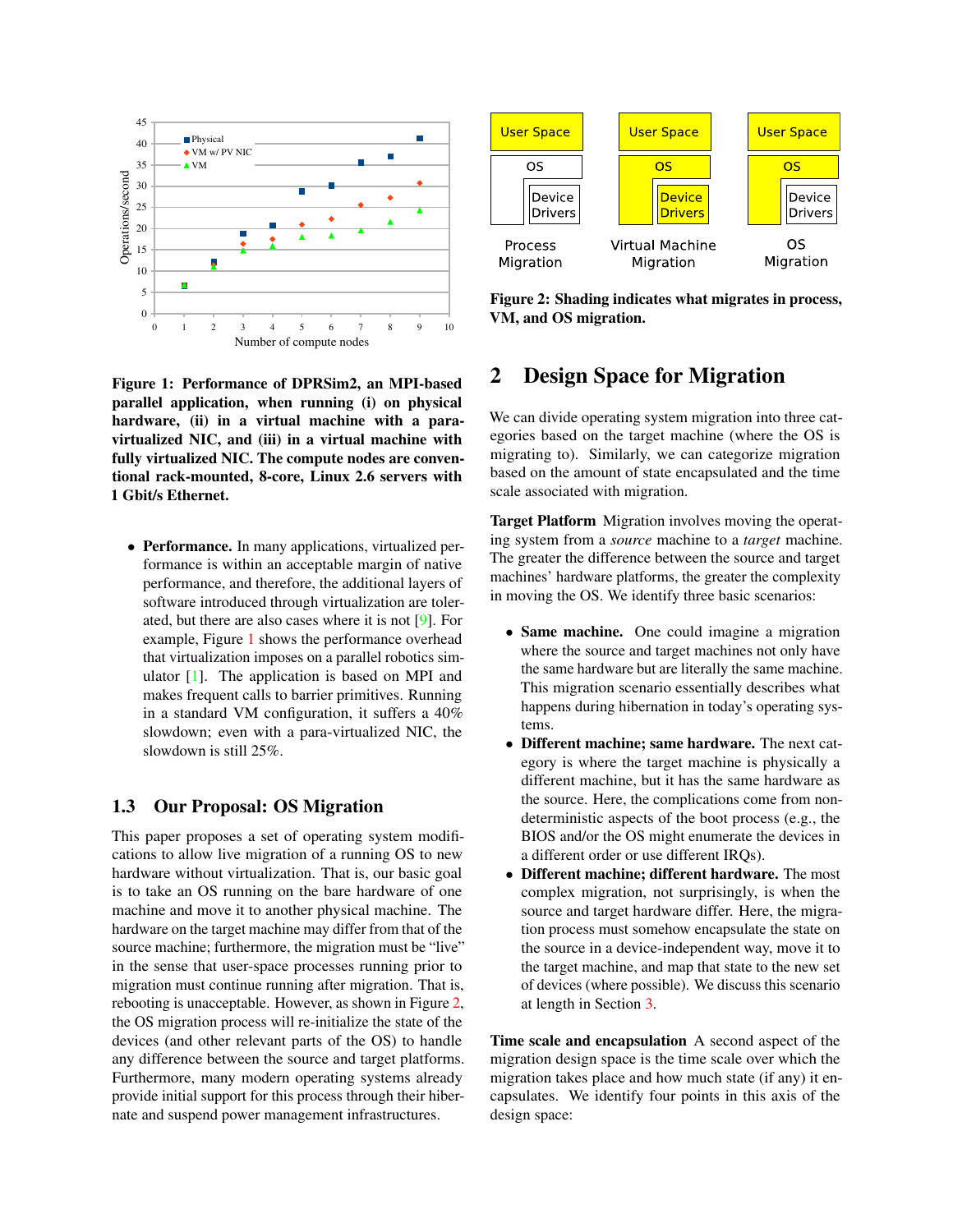- Shutdown/reboot. The most basic form of "migration" is simply to shutdown the source OS and reboot it on the target machine. If the operating system kernel has drivers for the target machine's hardware, the only requirement is to move the disk to the target machine. In many cases, the disk might be available on the network (e.g., the machine is in a data center and boots from a network drive). This type of migration works trivially today but discards all of the active state that we would like to keep.
- Hibernation. The next point in the spectrum is to migrate the running operating system environment to the target machine without discarding state. Hibernation, available in most modern operating system, involves saving the entire system state to disk and re-loading that state on resume. Today, however, hibernation is designed to work on the same machine, though extending hibernate/resume to a different target machine with the same hardware is probably a relatively simple extension. Hibernation, however, does not work across different hardware profiles; furthermore, hibernation is not live—the assumption is that certain state (e.g., network connections) will not exist after resume.
- Suspend. Suspend to RAM involves putting the devices and operating system into a low power state. Today, suspend only works on the same machine, and like hibernation, suspend assumes that the hardware remains the same. Both suspend and hibernate explicitly freeze all processes before activating their respective modes.
- Live. Live migration implies moving the operating system from the source to the target without explicitly telling the OS to freeze processes. Live migration is used in several virtualization environments to move guest VMs from one VMM to another usually with a downtime of less than a second. In virtualization, however, migration only works when the source and target VMMs present the same hardware profile. We hope to enable live migration from a source to a target where the hardware profiles are different.

In summary, several of the points in this design space are already possible today: "migration" from and to the same machine is already possible using standard OS power managements facilities. Migrating an OS to a different machine with the same hardware might be possible today through hibernation (rebooting is also possible, but uninteresting). Live migration from a source to a target even with the same hardware is not possible today, let alone different hardware—which is our goal.

We note that migration through virtualization actually collapses the first axis of the design space. The two "different machine" scenarios do not occur because the VMM

presents exactly the same hardware profile to the OS regardless of the underlying physical machine. With virtualization, live migration is possible today, but suffers from the limitations discussed in Section [1.2.](#page-0-0)

# <span id="page-2-0"></span>3 Migration-Enabled OS

In this section, we explore what changes must be introduced into a modern OS such as Linux to enable migration. We first visit the challenges that must be overcome and then our proposed solutions.

#### 3.1 Challenges

At the beginning of the migration process, the source machine is running the operating system and programs that must be moved. The target machine is off or in a state that can be controllably rebooted. In such an environment, five problems must be solved in order to perform a successful migration.

Lack of Receiver The target machine must have an operating environment that allows the source machine to transmit machine state to it and to transition into the operating system once received.

Dynamic shutdown/startup The source machine needs to be able to cleanly shutdown any devices that may be attached to it. In addition, the target machine must be able to initialize or reinitialize any devices into a state that corresponds to the state of a matching device on the source machine. Note that this is not hotplugging; the kernel serves notice that a migration event is pending, so device drivers are given an opportunity to cleanly shutdown and initialize devices.

Device state abstraction If the source and target machines have hardware devices that differ, even slightly, the two systems will need to negotiate a way to map the source machine's hardware resources into those of the target machine. Current systems that suspend, resume, and migrate do not offer direct solutions to this problem. VMMs hide differences in hardware platforms, and software suspend and hibernation on present operating systems assume that the same machine will be there at resume. In Linux, for example, it is not possible to simply swap a network card between software suspend and resume without manually disabling the PCI device before suspension and forcing a bus scan after resume. Both of these techniques rely on the identical presentation of the underlying hardware.

Self-migration In order to perform a live migration from the operating system, it is necessary to obtain a consistent view of the entire system from within it. If, for example, the *pre-copying* algorithm [\[11\]](#page-4-9) is used, then the pages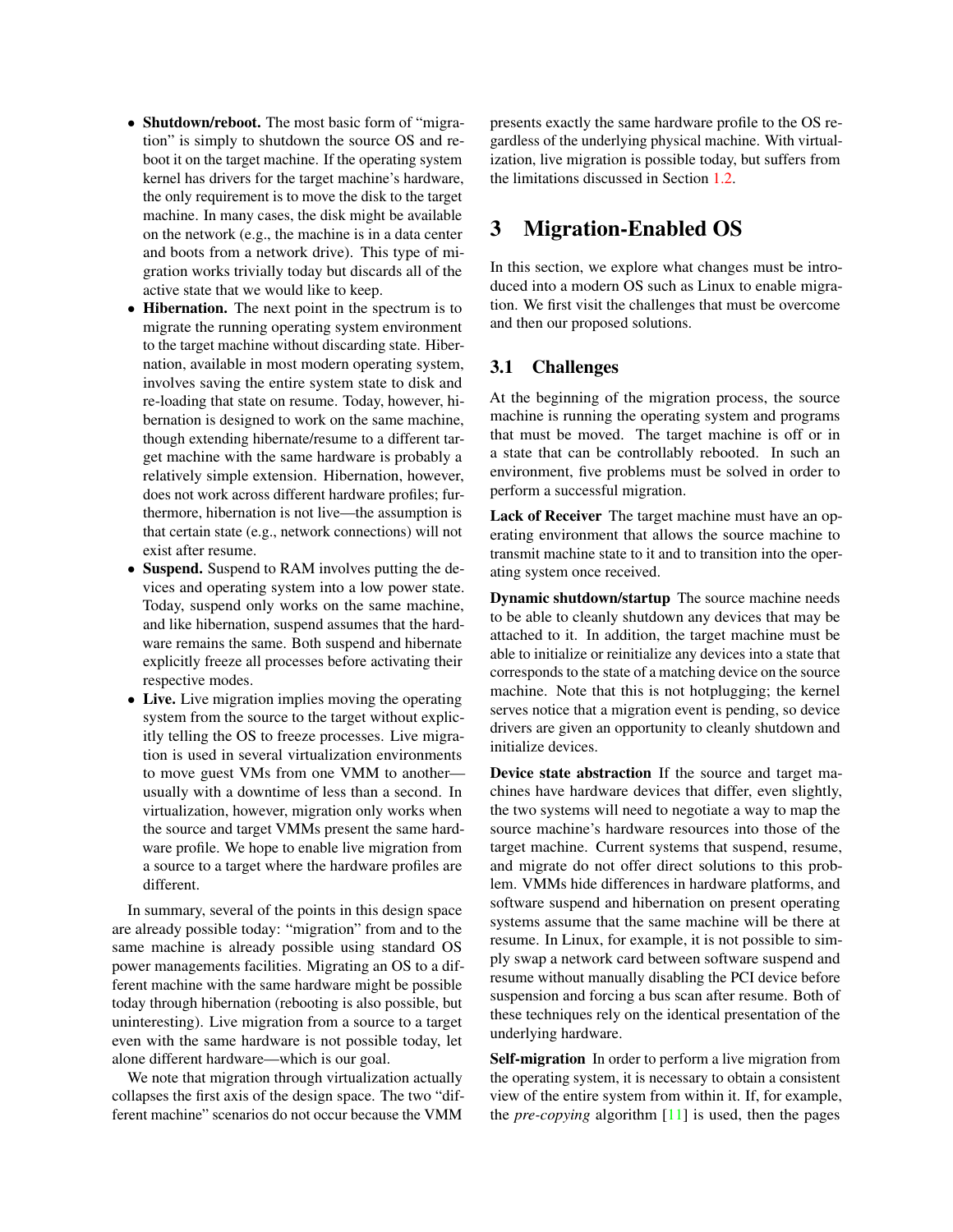that are used by the system to prepare and transmit dirty pages to the target are impossible to freeze and transmit.

Post-migration patchup Once the state of the source system has been transferred to the target, it is necessary to fix or patchup some of the system state in order to have it match the source system. For example, the target machine's Ethernet card's MAC address might need to be updated to match that of the source in order to migrate active network connections from the source machine.

#### 3.2 Solutions

Lack of Receiver One straightforward way for the target machine to receive the source system's state is to use a bootstrap kernel. This kernel could come from a central repository of kernels or some other form of boot-loader, such as PXE booting. Once it receives the source machine's kernel, the bootstrap kernel can switch into it using *kexec*. The target machine could even download the source machine state through a user-space process using a mechanism that is similar to user-space software suspend in Linux.

Dynamic shutdown/startup Devices on the source and target machine can be shutdown and initialized by leveraging the currently existing suspend and resume calls in the Linux kernel. It may, however, be necessary to update the routines implemented by a device driver to support resuming from a partially initialized state (e.g., when a network card is used to receive the source machine's state).

Device state abstraction Migrating from one device to another requires a mapping between them. This mapping can be achieved by providing a uniform device descriptor for each class of device. For example, network card drivers could implement export() and import() routines that export and import descriptions of the device that other drivers of the same class could interpret (e.g., the MAC address and the MTU size set for the card). The procedure might work as follows:

- Export. During the process of migrating, the source machine calls pdev->export(), which returns a data object that contains information about the device exported by the device driver, saving the output from this call for transmission to the target machine.
- Suspend. The source machine completes transmitting its state to the target and calls pdev-> suspend().
- Import. The target machine calls pdev-> import() with the data object that was returned by export () on the source machine, populating its internal data structures and fields with the information.

• **Resume.** The target calls pdev->resume(), initializing the device to a state that matches the data in the device driver's internal structures.

As mentioned above, it may be necessary to update the resume routine to support resuming from a partially initialized state. It is also possible to extend device class structures (i.e., net\_device) to contain this information, but it would be necessary for device drivers to be updated to properly interface with this new structure in order for such a scheme to work.

Self-migration To facilitate migration, we propose that the OS categorize memory pages according to four types: (a) kernel code and read-only data structures, (b) device independent kernel data structures (including the process tables and page tables), (c) device-dependent data structures, and (d) user-space memory. Category (a) may be re-established on the target machine either by shipping it to a bootstrap kernel or by delivering a copy from another machine using PXE, as proposed above. Both (b) and (d) can use the previously mentioned *pre-copying* algorithm—either leveraging the newly-installed kernel at the target or a bootstrap kernel. Category (c) involves transferring the exported device state and then importing it during the *post-migration patchup*. Similar to [\[6\]](#page-4-10), a consistent final view of the system may be achieved by performing resend-on-write followed by a copy-on-write.

Post-migration patchup The patchup performed at the target host is largely accomplished by the pair of calls to import and resume, which populate device driver structures and reinitialize devices to a known state. It will also be necessary to merge device dependent state and device independent state in some core kernel data structures as a final step before resuming execution.

#### 3.3 Assumptions

Our design for server migration is based upon a number of assumptions. First, because OS images may resume on any machine in the cluster, we assume each image contains the necessary device drivers for each physical platform. Second, the OS must be modified to enable the identification of the different page types identified under *Self-migration*, above. For example, Linux might expose a new version of *kmalloc()* that accepts a typing parameter. Finally, we've assumed that no devices are visible in user-space (i.e. the OS abstracts the platform). In practice this might not be true. For example, we've assumed that the source and target processors are from the same vendor, but there may still be ISA differences (e.g. vector SIMD instructions). Another example is user-space-visible device names (e.g., network and block devices). In such cases, there are several coping strategies. Some features could be encapsulated in libraries or device drivers that